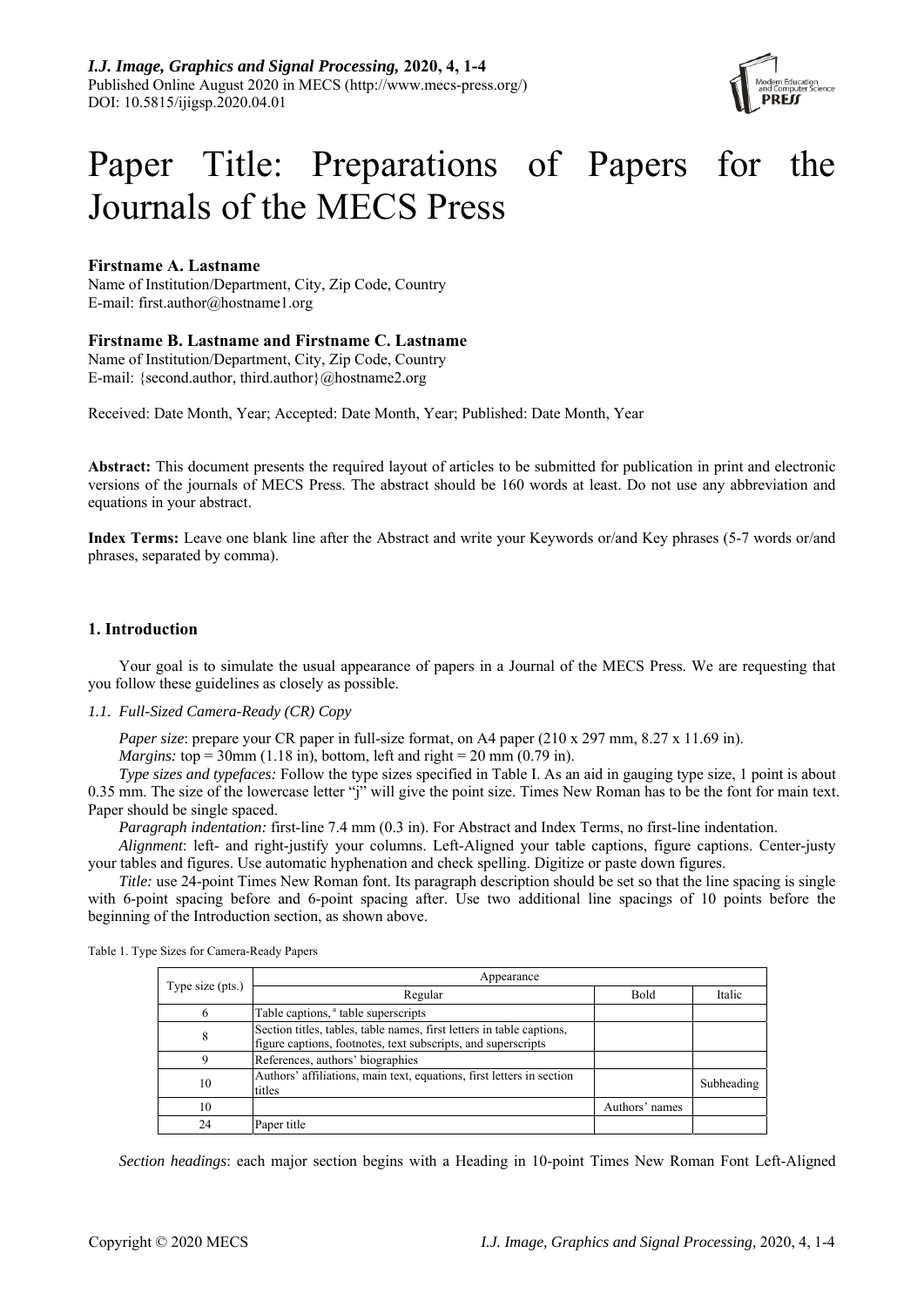within the column and numbered using Roman numerals (except for ACKNOWLEDGEMENT and REFERENCES), followed by a period, two spaces, and Each word (except for Prepositions, Pronouns) first letter should be capitalized, others lowercase. The paragraph description of the section heading line should be set for 12 points before and 12 points after.

*Subheadings:* should be 10-point, italic, left justified, and numbered with letters (1.1, 1.2, …), followed by a period, two spaces, and the title using an initial capital letter for each word. The paragraph description of the subheading line should be set for 6 points before and 6 points after.

## *1.2. PDF Creation*

The PDF document should be sent as an *open file*, i.e. without any data protection.

Please do not use the Adobe Acrobat PDFWriter to generate the PDF file. Use the Adobe Acrobat Distiller instead, which is contained in the same package as the Acrobat PDFWriter.

Make sure that you have used Type 1 or True Type Fonts (check with the Acrobat Reader or Acrobat Writer by clicking on File>Document Properties>Fonts to see the list of fonts and their type used in the PDF document).

As always with a conversion to PDF, authors should *very carefully* check a printed copy.

# **2. Helpful Hints**

#### *2.1. Figures and Tables*

Position figures and tables at the center of the page. Figure captions should be Left-Aligned below the figures; table captions should be Left-Aligned above. Avoid placing figures and tables before their first mention in the text. Use the abbreviation "Fig. 1," even at the beginning of a sentence.



Fig.1. Note how the caption is centered in the column.

To figure axis labels, use words rather than symbols. Do not label axes only with units. Do not label axes with a ratio of quantities and units. Figure labels should be legible, about 9-point type.

Color figures will be appearing only in online publication. All figures will be black and white graphs in print publication.

#### *2.2. References*

Number citations consecutively in square brackets [1]. No punctuation follows the bracket [2]. Use "Ref. [3]" or "Reference [3]" at the beginning of a sentence:

Give all authors' names; use "et al." if there are six authors or more. Papers that have not been published, even if they have been submitted for publication, should be cited as "unpublished" [4]. Papers that have been accepted for publication should be cited as "in press" [5]. In a paper title, capitalize the first word and all other words except for conjunctions, prepositions less than seven letters, and prepositional phrases.

For papers published in translated journals, first give the English citation, then the original foreign-language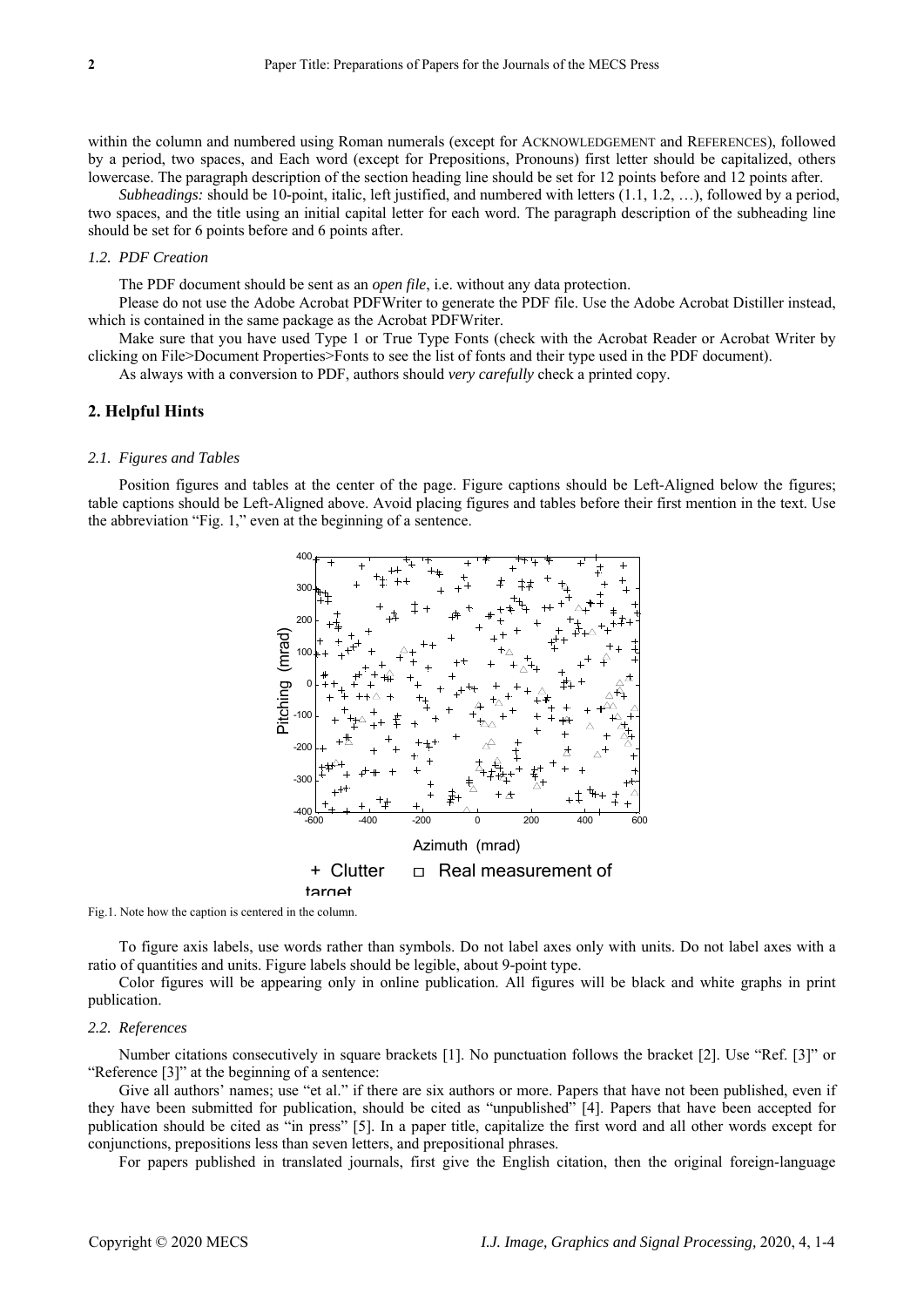### citation [6].

For on-line references a URL and time accessed must be given.

At the end of each reference, give the DOI (Digital Object Identifier) number as long as available, in the format as "doi:10.1518/hfes.2006.27224"

#### *2.3. Footnotes*

Number footnotes separately in superscripts  $1, 2, \dots$ . Place the actual footnote at the bottom of the column in which it was cited, as in this column. See first page footnote for an example.

Dates of manuscript submission, revision and acceptance should be included in the first page footnote. Remove the first page footnote if you don't have any information there.

## *2.4. Abbreviations and Acronyms*

Define abbreviations and acronyms the first time they are used in the text, even after they have been defined in the abstract. Do not use abbreviations in the title unless they are unavoidable.

#### *2.5. Equations*

Equations should be centered in the column. The paragraph description of the line containing the equation should be set for one-line spacings before and after. Number equations consecutively with equation numbers in parentheses flush with the right margin, as in (1). Italicize Roman symbols for quantities and variables, but not Greek symbols. Punctuate equations with commas or periods when they are part of a sentence, as in

$$
a+b=c \tag{1}
$$

Symbols in your equation should be defined before the equation appears or immediately following. Use "(1)," not "Eq.  $(1)$ " or "equation  $(1)$ ," except at the beginning of a sentence: "Equation  $(1)$  is ..."

# *2.6. Other Recommendations*

Use either SI (MKS) or CGS as primary units. (SI units are encouraged.) If your native language is not English, try to get a native English-speaking colleague to proofread your paper. Do not add page numbers.

# *2.7. A Quick Checklist*

- **Paper size**=A4; **Margins**: top=3cm, bottom=left=right=2cm;
- For the whole document ("Ctrl-A" to select the whole document), **Font Type**=Times New Roman, do **NOT**  use any Asian font type like SimSun in formulas, section numbers (III, IV, V, ...), list numbers (1), 2), (1),  $(2), ...$ ), or punctuation marks  $(",", "", "", "", "", "", "", ...).$  Check Word Count (on the status bar at the bottom of the window) to ensure the number of Asian Characters (including textboxes and footnotes) is 0
- In Paragraph settings for the whole document ("Ctrl-A" to select the whole document), **Line spacing** must be "Single", "Snap to grid" must **NOT** be checked.
- In Paragraph settings for main text except section titles, **Indentation** left=right=0, first line=0.74cm; **Spacing**  before=after=0, not blank line between paragraphs
- Title and authors: font style=regular NOT bold NOT italic; font size for title is 24 with 6 spacing before & after, for authors names font size is 11, affiliations font size is 10
- **References**: strictly follow the instructions in Section 2.2.
- **Biographies**: it is strongly recommended adding for each author a short bio to the end of the paper.

# **Appendix A Appendix Title**

Appendixes, if needed, are numbered by A, B, C... Use two spaces before APPENDIX TITLE.

#### **Acknowledgment**

The authors wish to thank A, B, C. This work was supported in part by a grant from XYZ.

## **References**

- [1] G. Eason, B. Noble, and I. N. Sneddon, "On certain integrals of Lipschitz-Hankel type involving products of Bessel functions," *Phil. Trans. Roy. Soc. London*, vol. A247, pp. 529–551, April 1955.
- [2] J. Clerk Maxwell, *A Treatise on Electricity and Magnetism*, 3rd ed., vol. 2. Oxford: Clarendon, 1892, pp.68–73.
- [3] I. S. Jacobs and C. P. Bean, "Fine particles, thin films and exchange anisotropy," in *Magnetism*, vol. III, G. T. Rado and H. Suhl, Eds. New York: Academic, 1963, pp. 271–350.